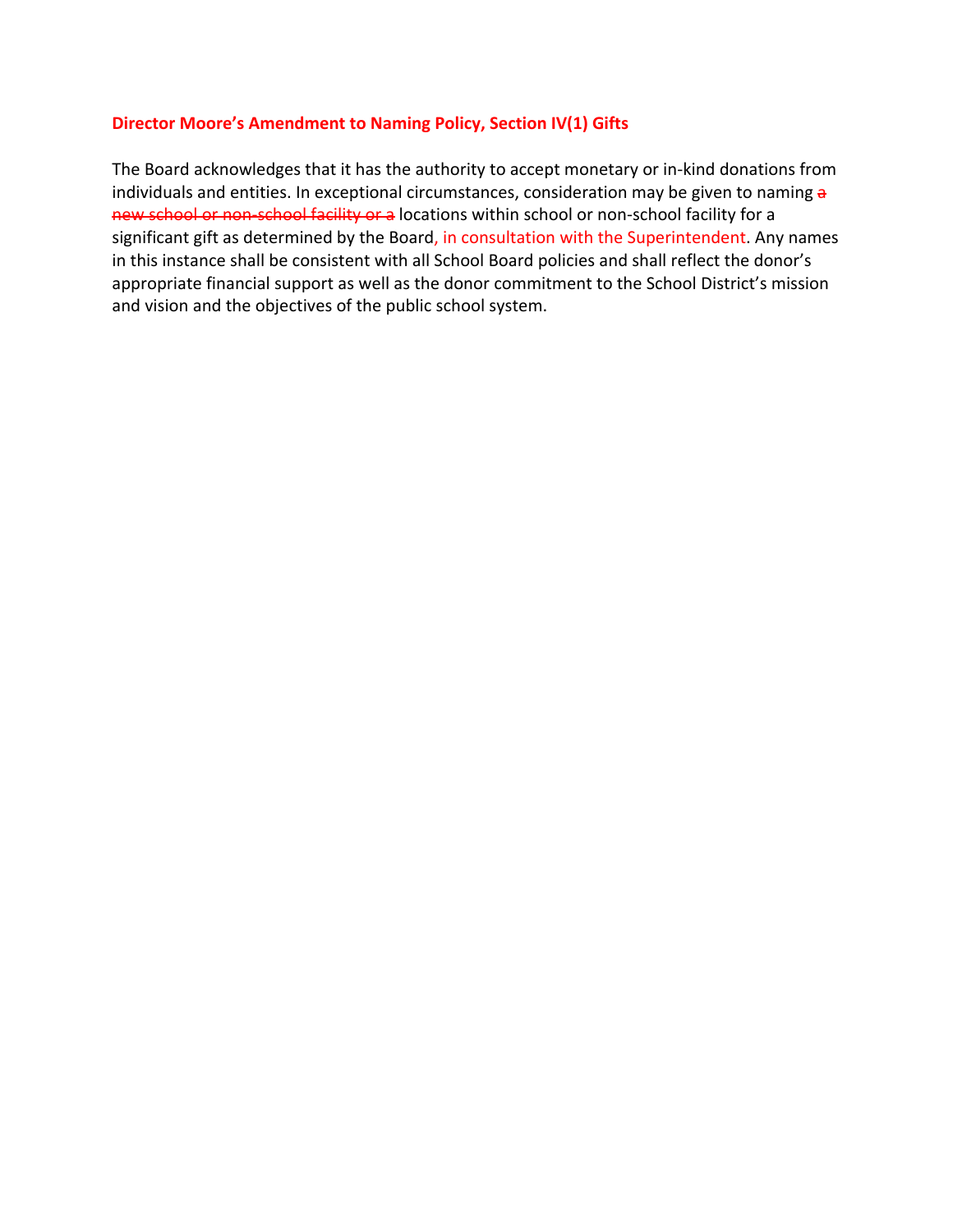B

O

A

R

D

P

O

L

I

C

Y

# **2.20.010-P Naming School District Property**

**Director Bailey's Proposed Amendment**

### I. **Responsibility and Authority**

- (1) The naming of all School District properties including, but not limited to, School District schools, school facilities, programs, nonschool facilities, as well as school mascots, symbols and other images considered for representation of a school or District is the responsibility of the Board of Education.
- (2) In considering appropriate names for any school, facility, programs, or representative images, it is the responsibility of the Board to ensure that the name properly reflects the type and mission of the school, facility, and focus option so as to not cause public confusion. In respect for the diversity of our community, names shall have broad acceptance in a multicultural society as determined by the Board of Education.
- (3) In the naming process, the Board recognizes the importance of soliciting student, staff, parent and community input, as appropriate, in the selection of names. Names may be presented by individuals, by petition, by chosen committees, or by other representative groups. While every effort will be made to respect student, staff, parent, and community preferences, the Board of Education retains the final authority over selection of names for schools, facilities, programs and representative images.

#### II. **General Criteria for Names**

- (1) When evaluating school, non-school facility, program names, and representative images, the following general criteria shall be followed:
	- (a) Names submitted for consideration may:
		- (i) be known and significant to the community, students and staff; or
		- (ii) relate to local neighborhoods, to relevant geographic areas; to places of historical, geographical, geologic or cultural significance; to indigenous and characteristic flora or fauna; or
	- (iii) be persons or groups of persons, deceased at least three years, who have demonstrated international, national, state or local leadership in the fields of education, arts and sciences, or public service; or

Portland Public Schools **Page 1 of 4** Page 1 of 4 Portland, Oregon **Portland**, Oregon

**3/15/20183/15/20183/14/2018**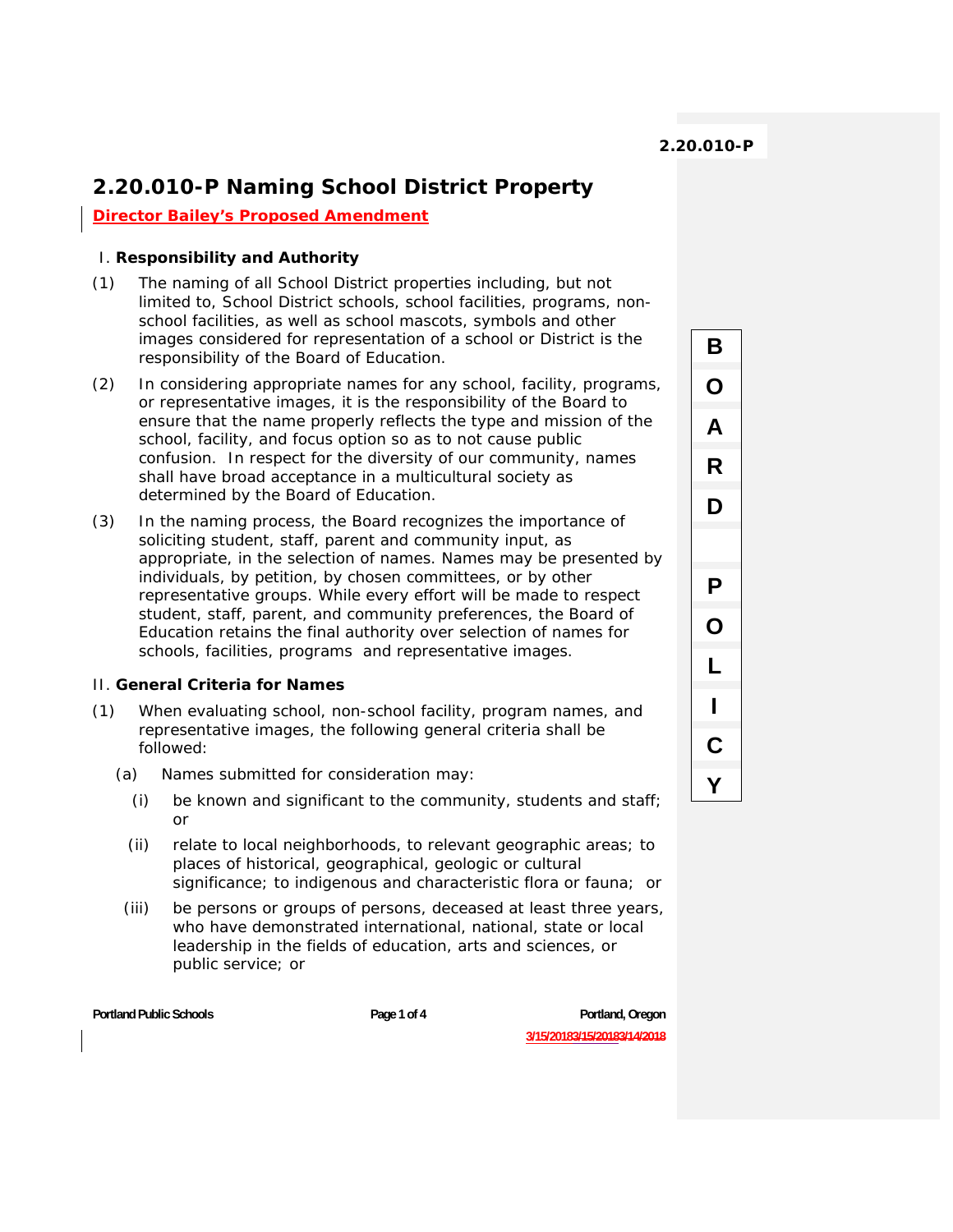B

O

A

R

D

P

O

L

I

 $\mathbf C$ 

Y

## **2.20.010-P Naming School District Property**

#### **Director Bailey's Proposed Amendment**

- (iv) be thematic to reflect the character of the community culture and history; or
- (v) reflect features of the facility or program type, and mission of the facility.
- (vi) All considerations must reflect our commitment to eliminating systemic discrimination and its impact on student learning and educational activities.
- (b) Names submitted for consideration shall not:
	- (i) conflict with the names of other schools or programs in the School District or surrounding School Districts.
	- (ii) reflect the names of specific cities with the exception of "Portland".
- (iii) be a person, location or character whose primary identification is of a religious nature or be a name of a religious group or members
- (iv) include the word 'neighborhood' in the school name unless the school has defined attendance barriers.
- (v) include the word 'school' in its name if it is a special program that does not meet the definition of a school as stated in Board Policy 6.10.022-P.

### III. **Special Recognition of Specific Persons**

- (1) The Board of Education acknowledges that communities served by School District facilities periodically desire to recognize individuals for long and honorable service. Locations within school facilities or buildings may be named for former School District employees, citizens or students (not necessarily deceased) who have made specific contributions to education within Portland Public Schools.
- (2) Naming of locations inside schools and school facilities are subject to the approval of the Superintendent, with notice to the Board.

#### IV. **Gifts**

(1) The Board acknowledges that it has the authority to accept monetary or in-kind donations from individuals and entities. In exceptional circumstances, consideration may be given to naming a new school or non-school facility or a locations within a school or non-school facility for a significant gift as determined by the Board.

Portland Public Schools **Page 2 of 4** Portland, Oregon **Provident Portland, Oregon** 

**3/15/20183/15/20183/14/2018**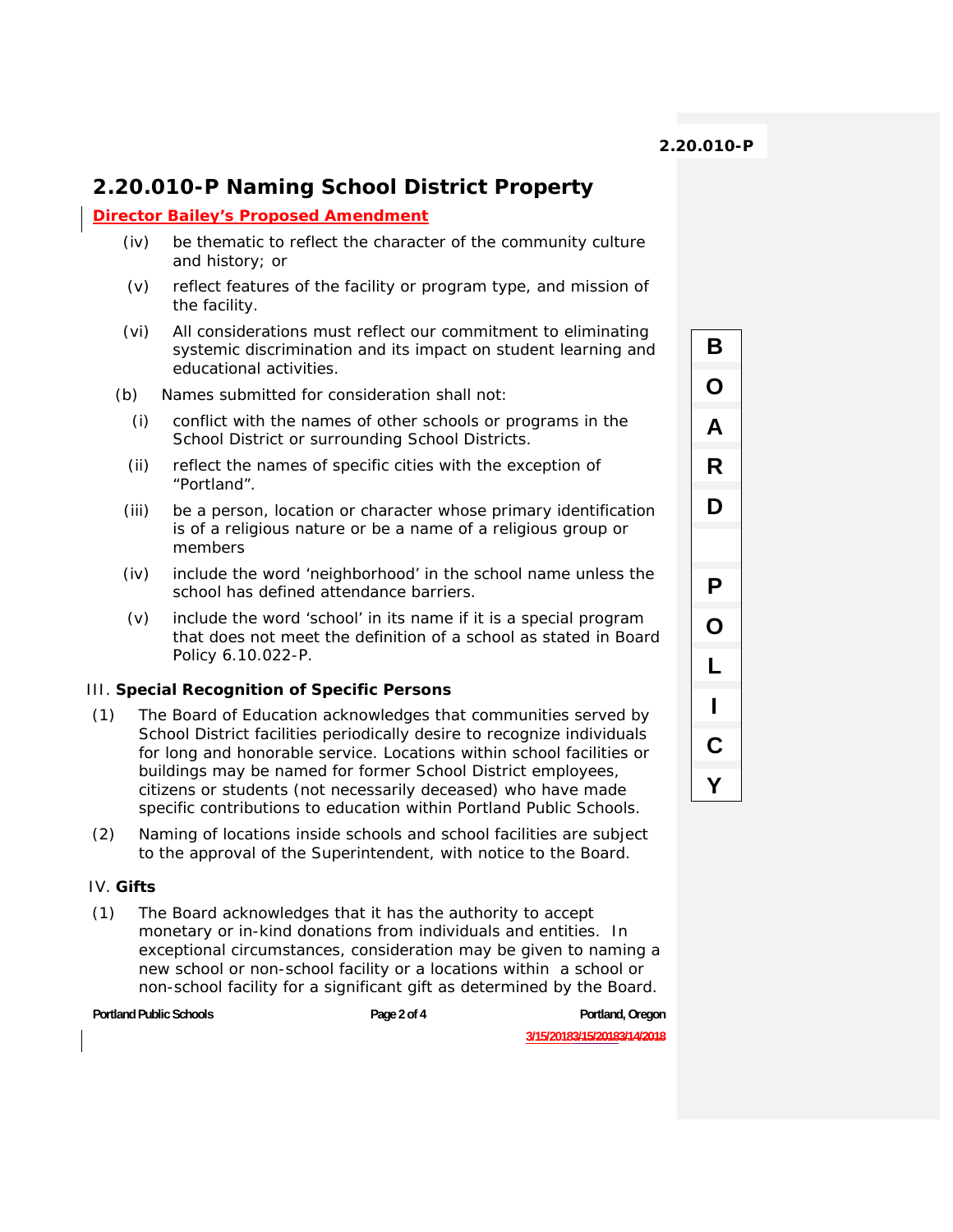B

O

A

R

D

P

O

L

I

C

Y

## **2.20.010-P Naming School District Property**

### **Director Bailey's Proposed Amendment**

Any names in this instance shall be consistent with all School Board policies and shall reflect the donor's appropriate financial support as well as the donor commitment to the School District's mission and vision and the objectives of the public school system.

### V. **Charter Schools**

Agreements signed between Public Charter Schools and the School District will contain the requirement that the word 'Charter' be included as part of the Charter School name. Charter schools do not have defined attendance boundaries and, thus, shall not have the title 'neighborhood' as part of their name.

### VI. **School Conversions, Mergers, or Reconfigurations**

When a school undergoes conversion or is reconfigured into separate distinct units, each of which meets the definition of a school as stated in Board Policy 6.10.022-P, those schools will be named following the conditions and criteria for new schools as outlined in this policy. When two or more schools are merged and there is community support for a name other than the current name of the facility, the school community shall go through the renaming process using the criteria in this policy. The district shall waive the fiscal impact statement in these cases.

### VII. **Renaming or Amending of Current Names**

- (1) The Board recognizes that renaming existing schools or facilities or amending existing names by adding or deleting words or phrases is a serious, considered decision, and should not be made arbitrarily, frivolously, or in haste.
- (2) Such a decision must take into account the District's focus on eliminating systemic discrimination and its impact on student learning and educational activities.
- (3) Because the impact of renaming an existing school or amending an existing name is substantial in terms of potential public confusion, and administrative and fiscal costs, the burden is upon the party or parties proposing the name change to present persuasive evidence that the benefits of renaming outweigh community and School District impacts.

Portland Public Schools **Page 3 of 4** Portland Public Schools **Page 3 of 4** Portland, Oregon **Portland**, Oregon **3/15/20183/15/20183/14/2018**